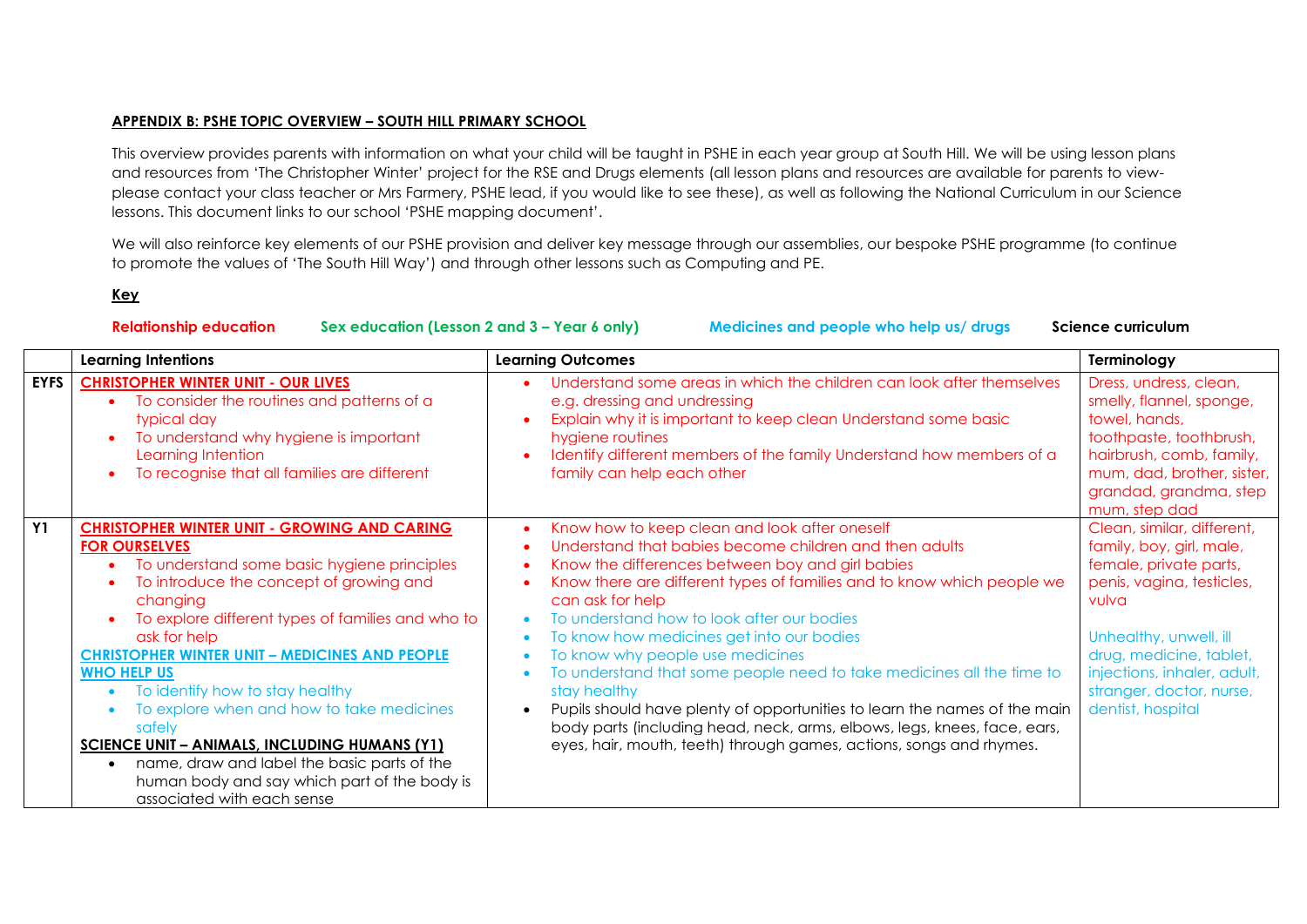| $\overline{Y}$ | <b>CHRISTOPHER WINTER UNIT - DIFFERENCES</b><br>To introduce the concept of male and female<br>and gender stereotypes<br>To identify differences between males and<br>females<br>To explore some of the differences between<br>males and females and to understand how this<br>is part of the lifecycle<br>To focus on sexual difference and name body<br>parts<br><b>CHRISTOPHER WINTER UNIT - KEEPING SAFE</b><br>• To explore substances and situations that are<br>safe or unsafe<br>To be able to identify some hazardous<br>substances<br>To consider safety rules for at home and at<br>school<br><b>SCIENCE UNIT - LIVING THINGS AND THEIR HABITATS (Y2)</b><br>explore and compare the differences between<br>things that are living, dead, and things that<br>have never been alive<br><b>SCIENCE UNIT - ANIMALS, INCLUDING HUMANS (Y2)</b><br>notice that animals, including humans, have<br>offspring which grow into adults<br>find out about and describe the basic needs of<br>animals, including humans, for survival (water,<br>food and air)<br>describe the importance for humans of<br>exercise, eating the right amounts of different<br>types of food, and hygiene | Understand that some people have ideas about what boys and girls can<br>$\bullet$<br>do<br>Describe the difference between male and female babies<br>Describe some differences between male and female animals<br>Understand that making a new life needs a male and a female<br>$\bullet$<br>Describe the physical differences between males and females<br>$\bullet$<br>Name the male and female body parts<br>$\bullet$<br>To know what is safe or unsafe<br>$\bullet$<br>To know when something is too risky<br>$\bullet$<br>To know that some things we put into our bodies can harm us<br>$\bullet$<br>To know some rules about keeping safe<br>$\bullet$<br>To be able to follow safety instructions and rules at home and at school<br>$\bullet$<br>Pupils should be introduced to the idea that all living things have certain<br>$\bullet$<br>characteristics that are essential for keeping them alive and healthy.<br>They should raise and answer questions that help them to become<br>familiar with the life processes that are common to all living things.<br>Pupils should be introduced to the basic needs of animals for survival, as<br>$\bullet$<br>well as the importance of exercise and nutrition for humans. They should<br>also be introduced to the processes of reproduction and growth in<br>animals. The focus at this stage should be on questions that help pupils<br>to recognise growth; they should not be expected to understand how<br>reproduction occurs. | Similar, different, Sex (in<br>the context of gender),<br>gender roles,<br>stereotypes, boy, girl,<br>male, female, private<br>parts, penis, vagina,<br>testicles, vulva<br>Safe, unsafe, dangerous,<br>liquid, symbol, hazard,<br>alcohol, cigarettes,<br>matches, lighter, risky |
|----------------|------------------------------------------------------------------------------------------------------------------------------------------------------------------------------------------------------------------------------------------------------------------------------------------------------------------------------------------------------------------------------------------------------------------------------------------------------------------------------------------------------------------------------------------------------------------------------------------------------------------------------------------------------------------------------------------------------------------------------------------------------------------------------------------------------------------------------------------------------------------------------------------------------------------------------------------------------------------------------------------------------------------------------------------------------------------------------------------------------------------------------------------------------------------------------------------|---------------------------------------------------------------------------------------------------------------------------------------------------------------------------------------------------------------------------------------------------------------------------------------------------------------------------------------------------------------------------------------------------------------------------------------------------------------------------------------------------------------------------------------------------------------------------------------------------------------------------------------------------------------------------------------------------------------------------------------------------------------------------------------------------------------------------------------------------------------------------------------------------------------------------------------------------------------------------------------------------------------------------------------------------------------------------------------------------------------------------------------------------------------------------------------------------------------------------------------------------------------------------------------------------------------------------------------------------------------------------------------------------------------------------------------------------------------------------------------------------|------------------------------------------------------------------------------------------------------------------------------------------------------------------------------------------------------------------------------------------------------------------------------------|
| <b>Y3</b>      | <b>CHRISTOPHER WINTER UNIT - VALUING DIFFERNCE AND</b><br><b>KEEPING SAFE</b><br>Describe the physical differences between<br>males and females Name the male and female<br>body parts<br>To consider touch and to know that a person<br>has the right to say what they like and dislike                                                                                                                                                                                                                                                                                                                                                                                                                                                                                                                                                                                                                                                                                                                                                                                                                                                                                                 | Know some differences and similarities between males and females<br>$\bullet$<br>Name male and female body parts using agreed words<br>$\bullet$<br>Identify difference types of touch that people like and do not like<br>$\bullet$<br>Understand personal space<br>$\bullet$<br>Talk about ways of dealing with unwanted touch<br>$\bullet$<br>Understand that all families are different and have different family<br>members                                                                                                                                                                                                                                                                                                                                                                                                                                                                                                                                                                                                                                                                                                                                                                                                                                                                                                                                                                                                                                                                  | Stereotypes, gender<br>roles, similar, different,<br>male, female, private<br>parts, penis, testicles,<br>vagina, vulva, womb,<br>family, fostering,                                                                                                                               |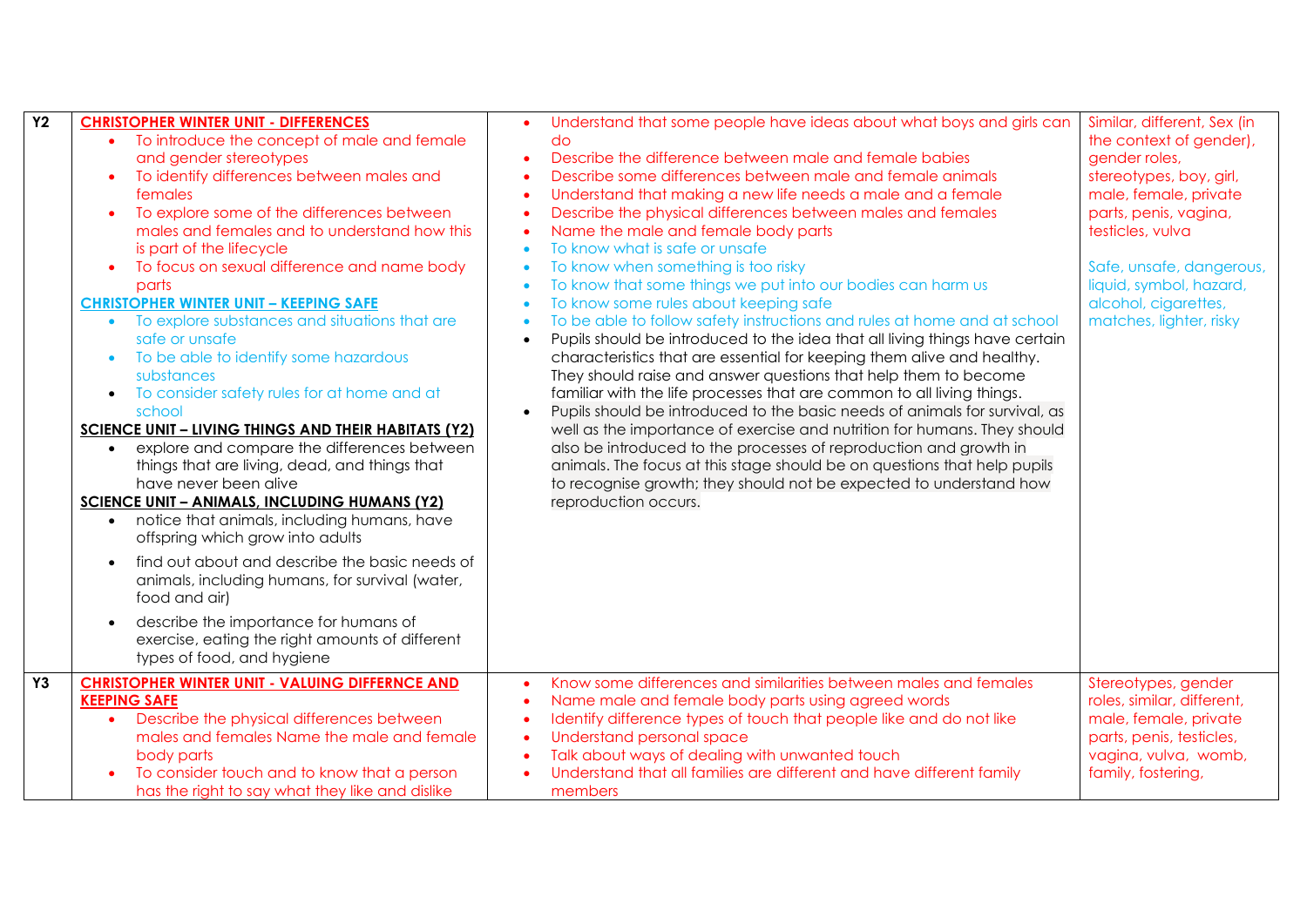|           | To explore difference types of families and who               | Identify who to go to for help and support                              | adoption, relationship,     |
|-----------|---------------------------------------------------------------|-------------------------------------------------------------------------|-----------------------------|
|           | to go to for help and support                                 | To know how smoking affects people                                      | same-sex                    |
|           | <b>CHRISTOPHER WINTER UNIT - SMOKING</b>                      | To consider why people smoke                                            |                             |
|           | To consider smoking and its effects                           | To know some of the effects of smoking on the body                      | Smoking, tobacco, lung,     |
|           | To understand the impact of smoking and                       | To know about passive smoking                                           | cough, passive, effect,     |
|           | passive smoking                                               | To know the rules and laws to prevent smoking                           | benefits, laws, second      |
|           | To know some strategies to prevent starting<br>$\bullet$      | To be able to make the positive choice not to smoke                     | hand, quitting, pressure,   |
|           | smoking                                                       | Pupils should continue to learn about the importance of nutrition and   | toxic, chemicals,           |
|           | <b>SCIENCE UNIT - ANIMALS, INCLUDING HUMANS (Y3)</b>          | should be introduced to the main body parts associated with the         | addictive                   |
|           | identify that animals, including humans, need                 | skeleton and muscles, finding out how different parts of the body have  |                             |
|           | the right types and amount of nutrition, and                  | special functions.                                                      |                             |
|           | that they cannot make their own food; they                    |                                                                         |                             |
|           | get nutrition from what they eat                              |                                                                         |                             |
| <b>Y4</b> | <b>CHRISTOPHER WINTER UNIT - GROWING UP</b>                   | Describe the main stages of the human lifecycle                         | Puberty, lifecyle,          |
|           | To explore the human lifecycle                                | Describe the body changes that happen when a child grows up             | reproduction, physical,     |
|           | To identify some basic facts about puberty                    | Discuss male and female body parts using agreed words                   | breasts, sperm, egg,        |
|           | To explore how puberty is linked to                           | Know some of the changes which happen to the body during puberty        | pubic hair, emotional,      |
|           | reproduction                                                  | Know about the physical and emotional changes that happen in            | feelings, penis, testicles, |
|           | <b>CHRISTOPHER WINTER UNIT - ALCOHOL</b>                      | puberty                                                                 | vagina, vulva               |
|           | To understand the effect alcohol has on the                   | Understand that children change into adults so that they are able to    |                             |
|           | body                                                          | reproduce                                                               | Alcohol, drink, illegal,    |
|           | To understand the risks related to drinking                   | To know what alcohol is and how it affects the body                     | unit, volume, media,        |
|           | alcohol                                                       | To understand that everyone will be affected differently by alcohol     | advertising, choice,        |
|           | To consider how society limits the drinking of                | To know there are risks to drinking alcohol                             | vomit, unconscious          |
|           | alcohol                                                       | To know some laws about drinking alcohol                                |                             |
|           | <b>SCIENCE UNIT - ANIMALS, INCLUDING HUMANS (Y4)</b>          | To consider ways of persuading people to drink alcohol sensibly         |                             |
|           | describe the simple functions of the basic parts<br>$\bullet$ | Pupils should be introduced to the main body parts associated with the  |                             |
|           | of the digestive system in humans                             | digestive system, for example: mouth, tongue, teeth, oesophagus,        |                             |
|           | identify the different types of teeth in humans               | stomach, and small and large intestine, and explore questions that help |                             |
|           | and their simple functions                                    | them to understand their special functions.                             |                             |
| Y5        | <b>CHRISTOPHER WINTER UNIT - PUBERTY</b>                      | Explain the main physical and emotional changes that happen during      | Puberty, physical           |
|           | To explore the emotional and physical changes                 | puberty                                                                 | changes, emotional          |
|           | occurring in puberty                                          | Ask questions about puberty with confidence                             | changes, moods,             |
|           | To understand male and female puberty                         | Understand how puberty aspects the reproductive organs                  | menstruation, periods,      |
|           | changes in more detail                                        | Describe how to manage physical and emotional changes                   | tampons, sanitary towels,   |
|           | To explore the impact of puberty on the body                  | Explain how to keep clean during puberty                                | wet dreams, semen,          |
|           | & the importance of hygiene                                   | Explain how emotions change during puberty                              | erection, sweat, breasts,   |
|           | To explore ways to get support during puberty<br>$\bullet$    | Know how to get support and help during puberty                         | spots, pubic hair, facial   |